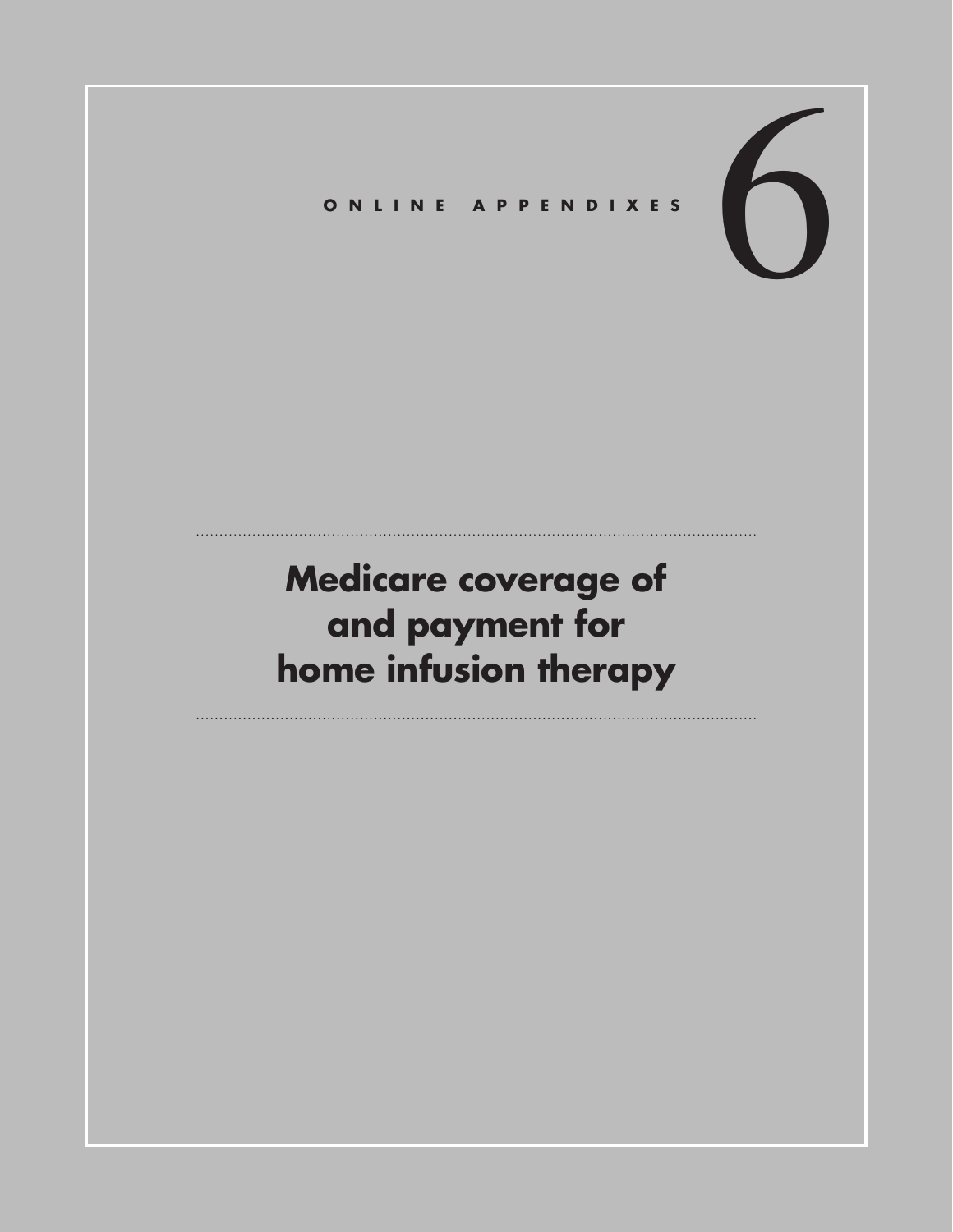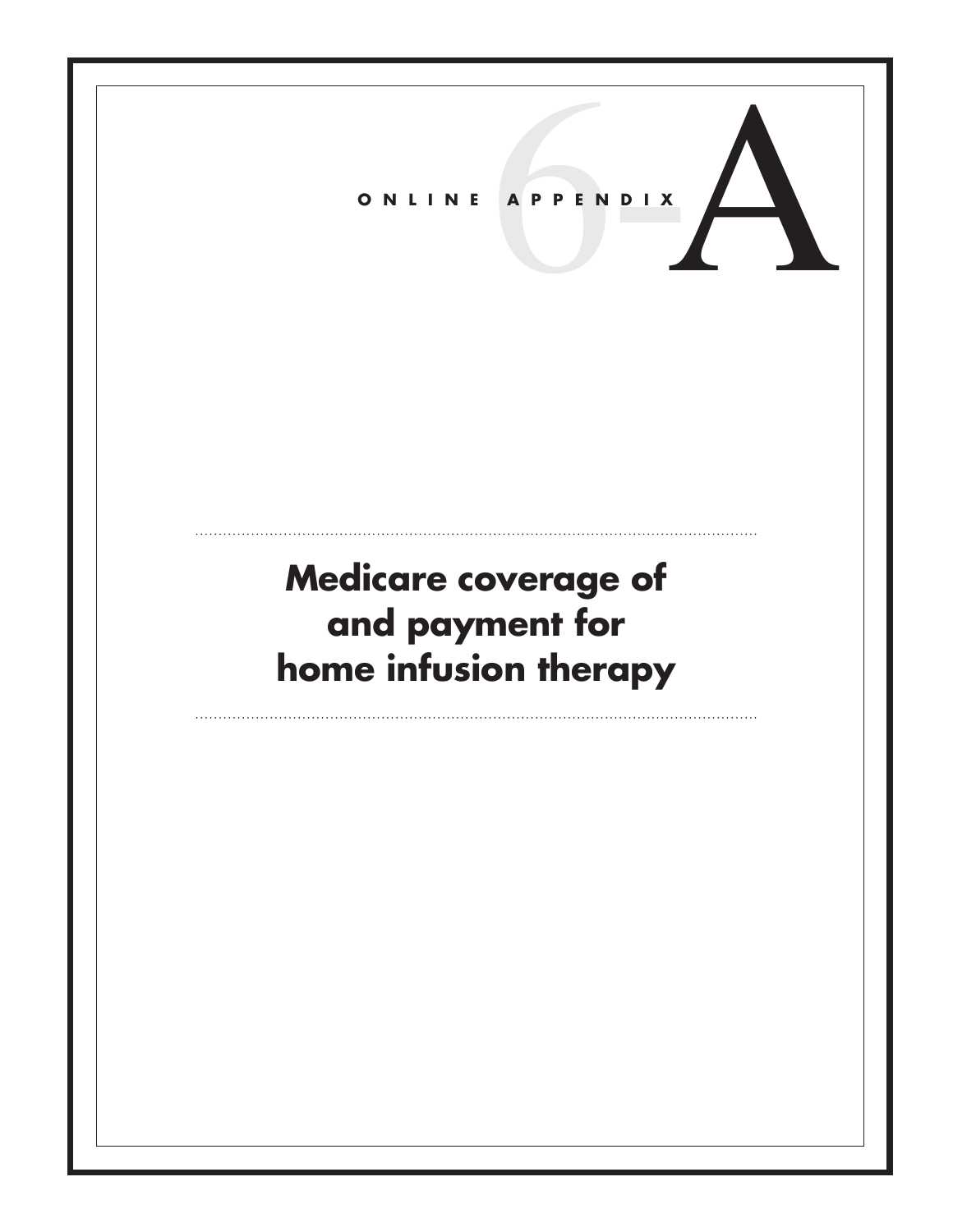This appendix provides more detailed data on Medicare expenditures for home infusion drugs in 2009. This includes data on the highest expenditure home infusion drugs covered by Part B and Part D, demographic characteristics of beneficiaries receiving Medicare covered home infusion drugs, and home health use among these beneficiaries.

We contracted with Acumen, LLC, to analyze data on Medicare's current expenditures on home infusion. Home infusion drugs covered under Part B were identified using claims data for drugs covered under Medicare's local coverage policy for external infusion pumps and related drugs in the home. Part D home infusion drugs were identified using Part D prescription drug event data for intravenous (IV) drugs paid by Part D for beneficiaries who did not reside in a long-term care facility when the prescription was filled. We assume these Part D covered IV drugs were administered in the home, although we cannot rule out the possibility that some drugs may have been transported ("brown bagged") by beneficiaries to physician offices or hospital outpatient departments for administration.

Medicare spending on home infusion drugs is concentrated on a small number of products. IV antibiotics covered by Part D accounted for the largest number of users of Medicare-covered home infusion drugs in 2009 (Table 6A-1). The remainder of Medicare spending on Part D infusion drugs was largely concentrated on a few products with a very small number of users and a high cost per user. For example, immune globulin and alpha-1 proteinase inhibitor accounted for about half of Part D gross drug costs for intravenous drugs. In addition, several drugs for rheumatoid arthritis or cancer (infliximab, bevacizumab, and rituximab) with a high cost per user but a small number of users are among the top 10 IV drugs with the highest Medicare Part D expenditures.

Six products account for 97 percent of Medicare Part B spending on home infusion drugs (i.e., total parenteral nutrition, treprostinil and epoprostenol for pulmonary arterial hypertension, immune globulin for primary immune deficiency, milrinone lactate for heart failure, and continuous insulin via pump for diabetes) (Table 6A-2). With the exception of subcutaneous insulin, the number of beneficiaries using these drugs was quite small and the cost per user was substantial.

The degree to which the Medicare home health benefit is a source of coverage for nursing services associated

with home infusions varies by drug. There is a high rate of home health use among beneficiaries who received IV antibiotics covered by Part D (Table 6A-3). Among Part B covered home infusion drugs, home health use was more common among those receiving parenteral nutrition and milrinone lactate than other Part B home infusion drugs (Table 6A-4).

Use of home infusion drugs by Medicare beneficiaries varies by certain demographic and beneficiary characteristics. The populations with the highest share of beneficiaries using Part D intravenous infusion drugs were beneficiaries under age 65 or over age 85, those with end stage renal disease, or minorities (Table 6A-5). Beneficiaries enrolled in the low-income subsidy and prescription drug plans (since these plans enroll a disproportionate share of low-income subsidy enrollees) were also more likely to use Part D home infusion drugs than their counterparts (Table 6A-5). Beneficiaries who were younger or had end stage renal disease were more likely to use Part B home infusion drugs than other beneficiaries (Table 6A-6). ■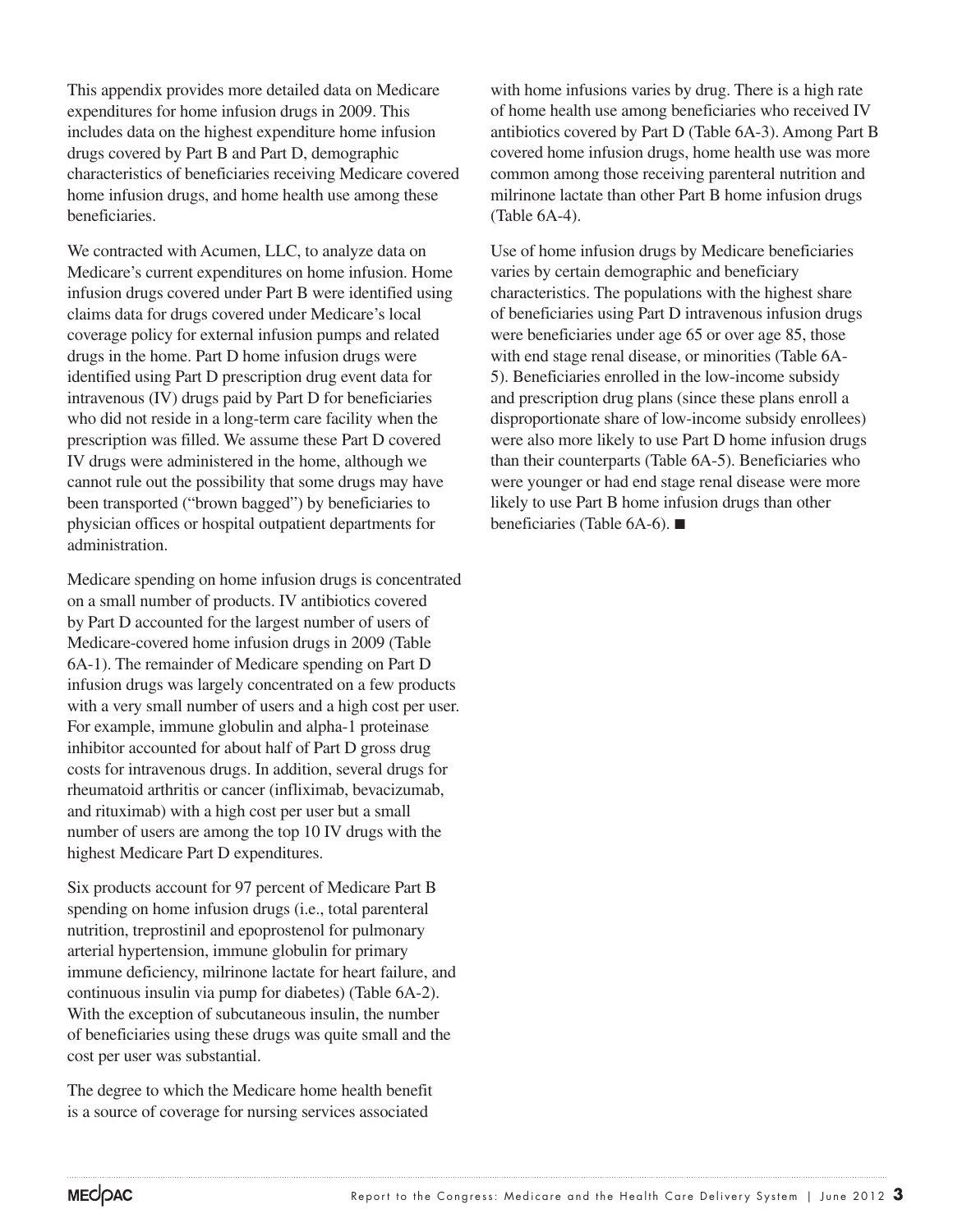### **6A–1 Top 10 Medicare Part D home infusion drugs account for 73 percent of Medicare Part D home infusion drug expenditures in 2009**

| <b>Drug</b>                               | Indication/<br>type of drug                | <b>Gross</b><br>drug costs<br>(in millions) | <b>Percent of total</b><br>gross drug costs for<br><b>IV Part D drugs</b> | <b>Number</b><br>of users | <b>Percent of</b><br>all Part D<br>users of<br><b>IV</b> drugs | <b>Average</b><br>gross<br>drug cost<br>per user |
|-------------------------------------------|--------------------------------------------|---------------------------------------------|---------------------------------------------------------------------------|---------------------------|----------------------------------------------------------------|--------------------------------------------------|
| Immune globulin                           | Multiple indications<br>(e.g., neuropathy) | \$139.6                                     | 33.1%                                                                     | 2,007                     | 2.0                                                            | \$69,541                                         |
| Alpha-1 proteinase<br>inhibitor           | Alpha 1-antitrypsin<br>deficiency          | 68.8                                        | 16.3                                                                      | 843                       | 0.8                                                            | 81,607                                           |
| Daptomycin                                | Antibiotic                                 | 24.9                                        | 5.9                                                                       | 5,061                     | 5.0                                                            | 4,912                                            |
| Infliximab                                | Rheumatoid arthritis                       | 16.8                                        | 4.0                                                                       | 1,243                     | 1.2                                                            | 13,515                                           |
| Vancomycin HCL                            | Antibiotic                                 | 12.0                                        | 2.9                                                                       | 34,595                    | 34.1                                                           | 348                                              |
| Bevacizumab                               | Cancer                                     | 9.7                                         | 2.3                                                                       | 474                       | 0.5                                                            | 20,428                                           |
| Parenteral amino acid<br>20% no.1         | Parentral nutrition<br>additive            | 9.5                                         | 2.3                                                                       | 939                       | 0.9                                                            | 10,124                                           |
| Parenteral amino acid<br>15% no. 1        | Parentral nutrition<br>additive            | 9.2                                         | 2.2                                                                       | 1,466                     | 1.4                                                            | 6,271                                            |
| Rituximab                                 | Cancer,<br>rheumatoid arthritis            | 8.4                                         | 2.0                                                                       | 466                       | 0.5                                                            | 17,937                                           |
| Meropenem                                 | Antibiotic                                 | 8.0                                         | 1.9                                                                       | 2,367                     | 2.3                                                            | 3,381                                            |
| All Part D covered home<br>infusion drugs |                                            | 421.7                                       | 100                                                                       | 101,352                   | 100                                                            | 4,161                                            |

Note: IV (intravenous), HCL (hydrochloride). Excluded from this analysis are enrollees in Medicare Advantage plans that bundle home infusion drugs under Part C and Part D enrollees who received intravenous infusion drugs under Part D only while residing in a nursing facility. The columns do not sum to the total because the lowest expenditure drugs that account for 27 percent of Part D home infusion drug expenditures are not broken out separately.

Source: MedPAC analysis of results from Acumen, LLC, analysis of Medicare Part D prescription drug event data, the Medicare enrollment database, and the Minimum Data Set.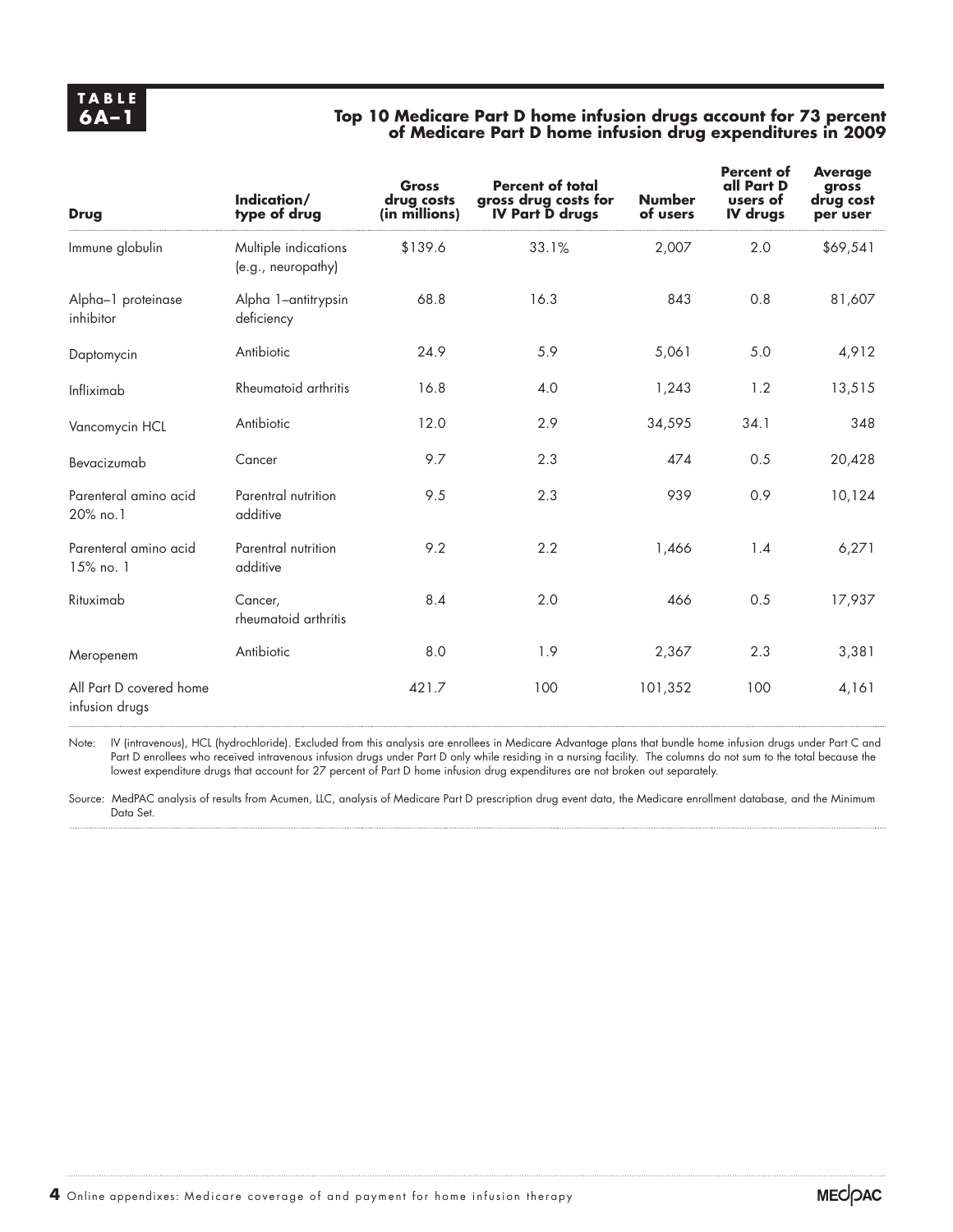### **6A–2 Top 6 Medicare Part B home infusion drugs account for 97 percent of Medicare Part B home infusion drug expenditures in 2009**

| Drug                                      | <b>Indication</b>                                    | <b>Medicare</b><br>spending<br>(in millions) | <b>Percent of total</b><br><b>Part B home</b><br>infusion drug<br>spending | <b>Number</b><br>of users | <b>Allowed</b><br>charges<br>per user |
|-------------------------------------------|------------------------------------------------------|----------------------------------------------|----------------------------------------------------------------------------|---------------------------|---------------------------------------|
| Parenteral nutrition                      | Permanently nonfunctioning<br>gastrointestinal tract | \$159.0                                      | 35%                                                                        | 4,745                     | \$33,511                              |
| Treprostinil                              | Pulmonary arterial hypertension                      | 123.6                                        | 27                                                                         | 977                       | 126,490                               |
| Immune globulin                           | Primary immune deficiency                            | 64.5                                         | 14                                                                         | 2,040                     | 31,615                                |
| Milrinone lactate                         | Heart failure                                        | 54.1                                         | 12                                                                         | 1,036                     | 52,189                                |
| Epoprostenol                              | Pulmonary arterial hypertension                      | 23.4                                         | 5                                                                          | 729                       | 32,066                                |
| Subcutaneous insulin                      | <b>Diabetes</b>                                      | 16.0                                         | $\overline{4}$                                                             | 11,761                    | 1,364                                 |
| All Part B covered<br>home infusion drugs |                                                      | 453.2                                        | 100                                                                        | 36,314                    | 12,479                                |

Note: The columns do not sum to the total because the lowest expenditure drugs that account for 3 percent of Part B home infusion drug expenditures are not broken out separately. Data reflect only drug costs, not supplies or equipment.

Source: MedPAC analysis of results from Acumen, LLC, analysis of Medicare claims data.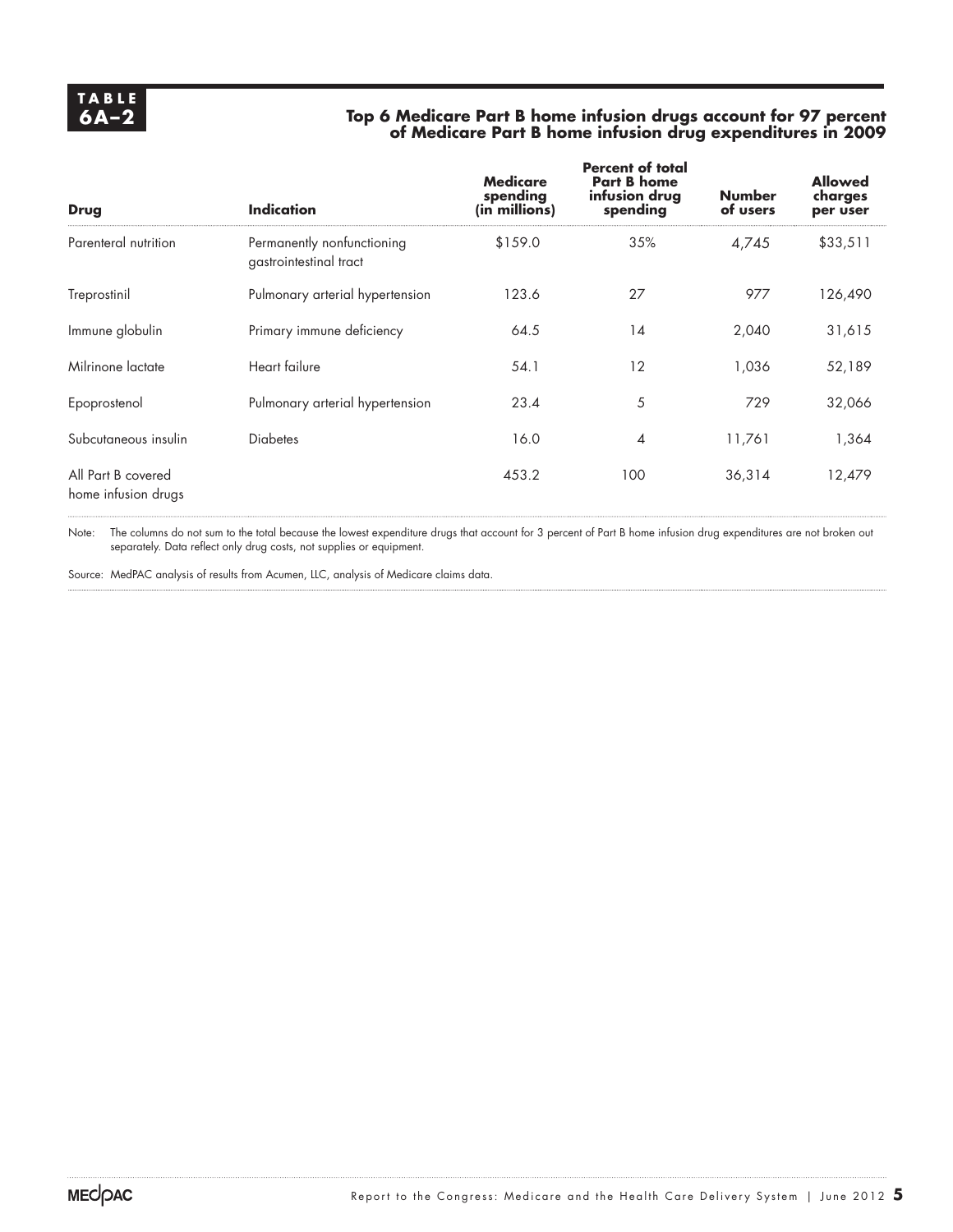# **TAB LE**

**Drug**

### **6A–3 Home health nurse visits for beneficiaries receiving selected Part D intravenous drugs, 2009**

#### **Percent of prescriptions with home health nurse visit within 6 days of prescription dispensed**

| Immune globulin                | 18% |  |
|--------------------------------|-----|--|
| Alpha-1 proteinase inhibitor   | 21  |  |
| Daptomycin                     | 76  |  |
| Infliximab                     |     |  |
| Vancomycin HCL                 | 63  |  |
| Bevacizumab                    | 8   |  |
| Parenteral amino acid 20% no.1 | 15  |  |
| Parenteral amino acid 15% no.1 | 19  |  |
| Rituximab                      |     |  |
| Meropenem                      | 59  |  |
|                                |     |  |

Note: HCL (hydrochloride). Prescriptions furnished to Part D enrollees while they resided in a long-term care facility were excluded. Excluded from this analysis are enrollees in Medicare Advantage plans that bundle home infusion drugs under Part C.

Source: MedPAC analysis of results from Acumen, LLC, analysis of Medicare Part D prescription drug event data, Medicare claims data, and the Minimum Data Set.

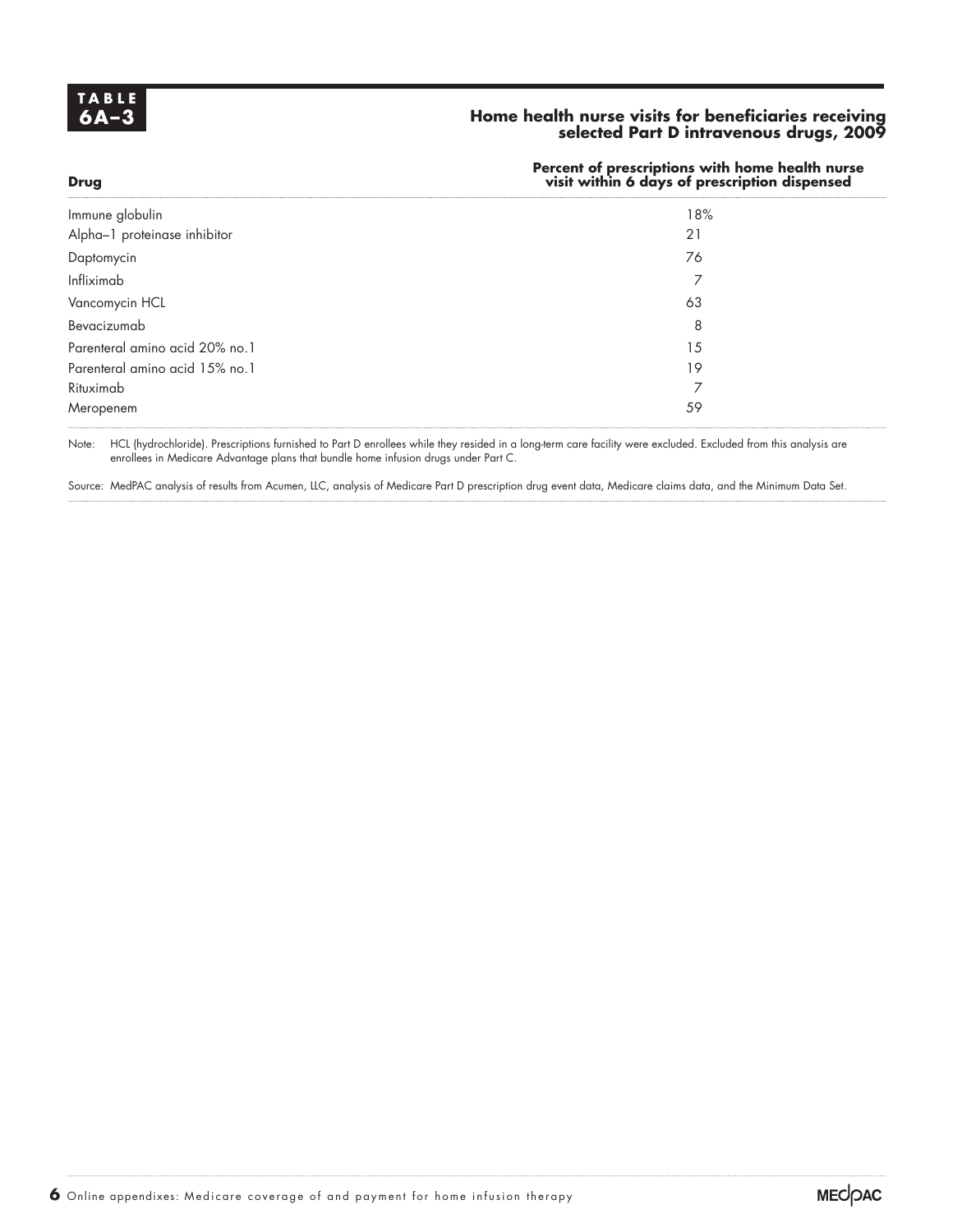# **TABLE**<br>6A-4

**Drug**

### **6A–4 Home health nurse visits for beneficiaries receiving selected Part B intravenous home infusion drugs, 2009**

#### **Percent of prescriptions with home health nurse visit within 6 days of prescription dispensed**

| Parenteral nutrition                                                                   | 53% |  |
|----------------------------------------------------------------------------------------|-----|--|
| Treprostinil                                                                           |     |  |
| Intravenous immune globulin                                                            | 23  |  |
| Milrinone lactate                                                                      | 68  |  |
| Epoprostenol                                                                           |     |  |
|                                                                                        |     |  |
| Source: MedPAC analysis of results from Acumen, LLC, analysis of Medicare claims data. |     |  |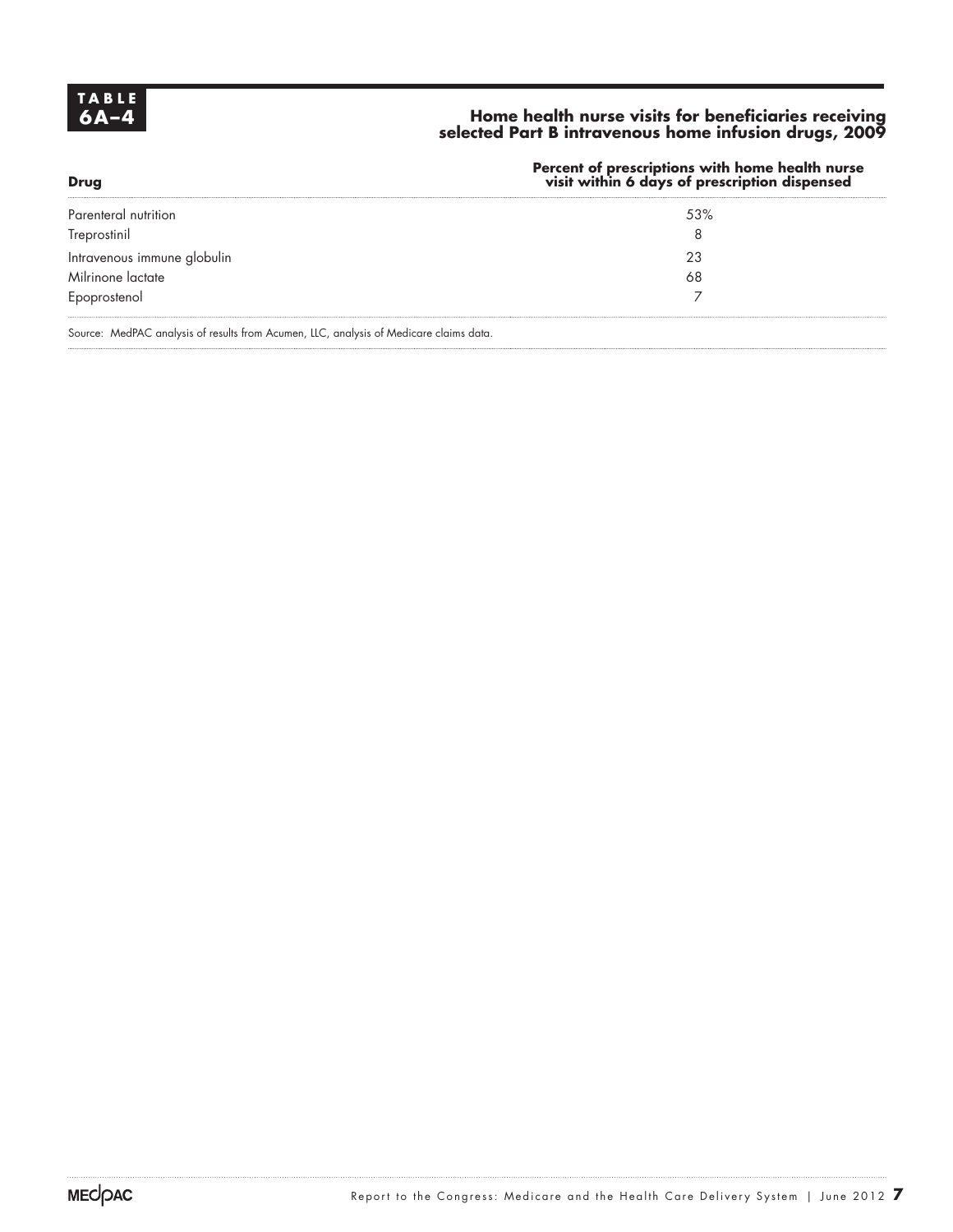

### **6A–5 Demographic and plan characteristics of beneficiaries using Part D home infusion drugs, 2009**

#### **Number of beneficiaries using Part D home infusion drugs per 10,000 Part D enrollees**

| Age<br>0–64          |      |
|----------------------|------|
|                      | 58   |
| $65 - 74$            | 25   |
| 75-84                | 34   |
| $85+$                | $44$ |
| Non-ESRD             | 35   |
| ESRD                 | 196  |
| Female               | 37   |
| Male                 | 36   |
| White                | 33   |
| Minority             | 51   |
| Non-LIS              | 25   |
| LIS                  | 55   |
| PDP                  | 41   |
| MA-PD                | 27   |
| All Part D enrollees | 37   |
|                      |      |

Note: ESRD (end-stage renal disease), LIS (low-income subsidy), PDP (prescription drug plan), MA–PD (Medicare Advantage–prescription drug plan). Excluded from this analysis are enrollees in Medicare Advantage plans that bundle home infusion drugs under Part C. Part D enrollees who received intravenous infusion drugs under Part D only while residing in a nursing facility are not counted as using a Part D home infusion drug in this analysis.

Source: MedPAC analysis of results from Acumen, LLC, analysis of Medicare Part D prescription drug event data, the Medicare enrollment database, the common environment database, and the Minimum Data Set.